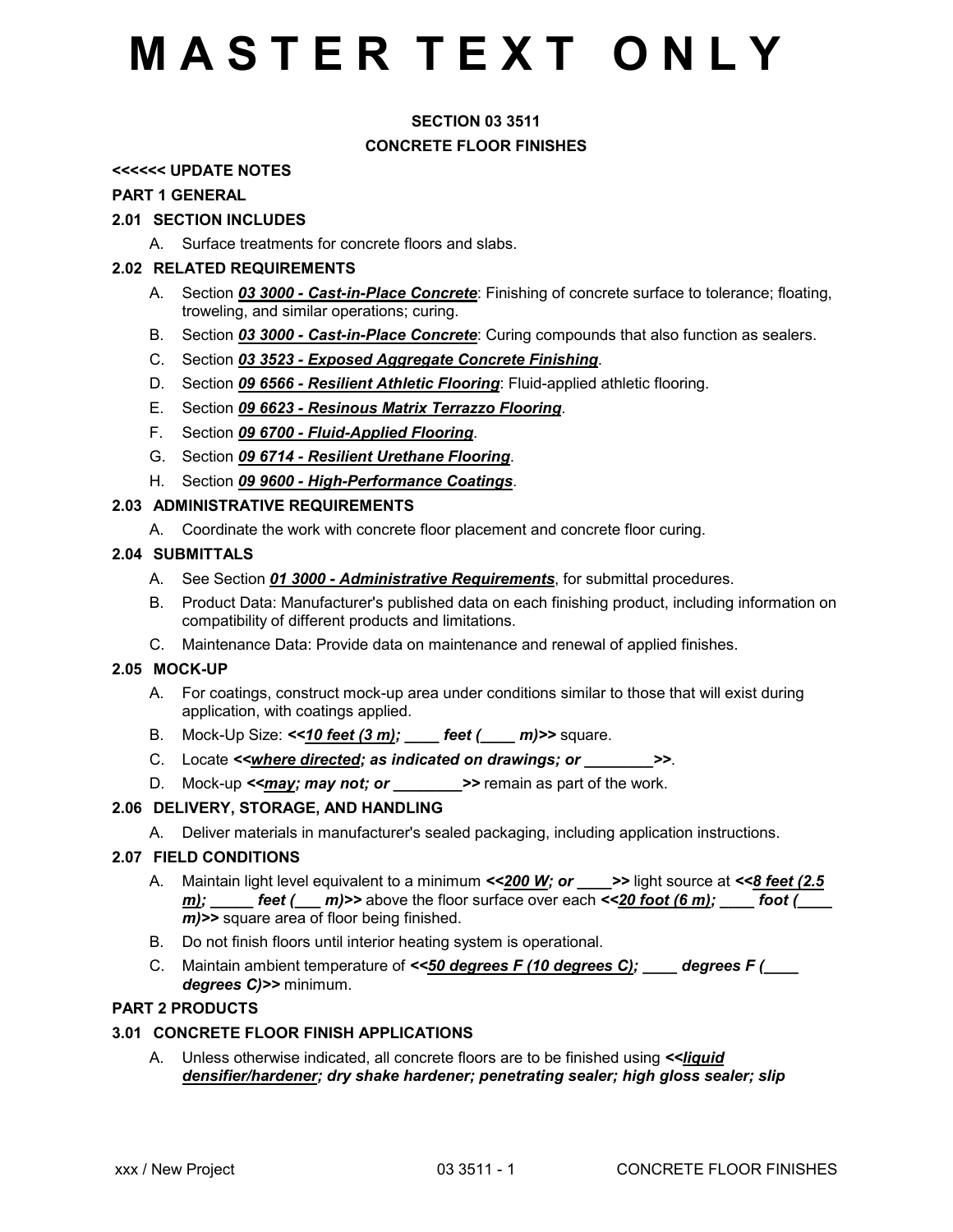*resistant coating; polyaspartic aliphatic polyurea coating; polished concrete finish; or \_\_\_\_\_\_>>*.

- B. Liquid Densifier/Hardener:
	- 1. Use at following locations: *\_\_\_\_\_\_\_\_\_\_*.
- C. Dry Shake Hardener:
	- 1. Use at following locations: *\_\_\_\_\_\_\_\_\_\_*.
- D. Concrete Stain:
	- 1. Use at following locations: *\_\_\_\_\_\_\_\_\_\_*.
- E. Penetrating Clear Sealer: 1. Use at following locations: *\_\_\_\_\_\_\_\_\_\_*.
	-
- F. High Gloss Clear Sealer:
	- 1. Use at following locations: *\_\_\_\_\_\_\_\_\_\_*.
- G. Slip Resistant Coating: High gloss clear sealer with plastic aggregate.
	- 1. Use at following locations: *\_\_\_\_\_\_\_\_\_\_*.
- H. Polyaspartic Aliphatic Polyurea Coating:
	- 1. Use at following locations: *\_\_\_\_\_\_\_\_\_\_*.
- I. Polished Finish: 1. Use at following locations: *\_\_\_\_\_\_\_\_\_\_*.

## **3.02 SURFACE TREATMENTS**

- A. Troweling Aid, Densifier and Curing Agent: Liquid reactive colloidal silica-based topical treatment, spray-applied to wet concrete and floated or troweled into the surface.
	- 1. Product:
		- a. Solomon Colors*<<; Solomon Colors Lythic Day1;; \_\_\_\_; or None N/A>>*: www.solomoncolors.com/sle.
		- b. *\_\_\_\_\_\_\_\_\_\_*.
		- c. *\_\_\_\_\_\_\_\_\_\_*. d. Substitutions: *<<See Section 01 6000 - Product Requirements; or Not permitted>>*.

## **3.03 DENSIFIERS AND HARDENERS**

- A. Liquid Densifier/Hardener: Penetrating chemical compound that reacts with concrete, filling the pores and dustproofing; for application to concrete *<< prior to; or after*>> set.
	- 1. Composition: *<<Sodium silicate; Lithium silicate; or \_\_\_\_\_\_>>*.
	- 2. Products:
		- a. ARDEX Engineered Cements; ARDEX PC-Finish: www.ardexamericas.com.
		- b. ARDEX Engineered Cements; ARDEX PC-50: www.ardexamericas.com.
		- c. BASF Construction Chemicals-Building Systems*<<; \_\_\_\_\_\_; or None N/A>>*: www.buildingsystems.basf.com.
		- d. Concrete Sealers USA<<;  $\cdot$  ; or None N/A>>: www.concretesealersusa.com.
		- e. Dayton Superior Corporation; Pentra-Hard® Densifier: www.daytonsuperior.com.
		- f. Dayton Superior Corporation; Pentra-Hard® Guard: www.daytonsuperior.com.
		- g. Dayton Superior Corporation; Densifier J13: www.daytonsuperior.com.
		- h. Dayton Superior Corporation; Sure Hard® Densifier J17: www.daytonsuperior.com.
		- i. Euclid Chemical Company; EUCOSIL: www.euclidchemical.com.
		- j. Euclid Chemical Company; EUCO DIAMOND HARD: www.euclidchemical.com.
		- k. Euclid Chemical Company; ULTRASIL LI+: www.euclidchemical.com.
		- l. Kaufman Products Inc; Silicure: www.kaufmanproducts.net.
		- m. Kaufman Products Inc; SureHard: www.kaufmanproducts.net.
		- n. Kaufman Products Inc; SureHard LS: www.kaufmanproducts.net.
		- o. L&M Construction Chemicals, Inc, a subsidiary of Laticrete International, Inc; SEAL HARD: www.lmcc.com.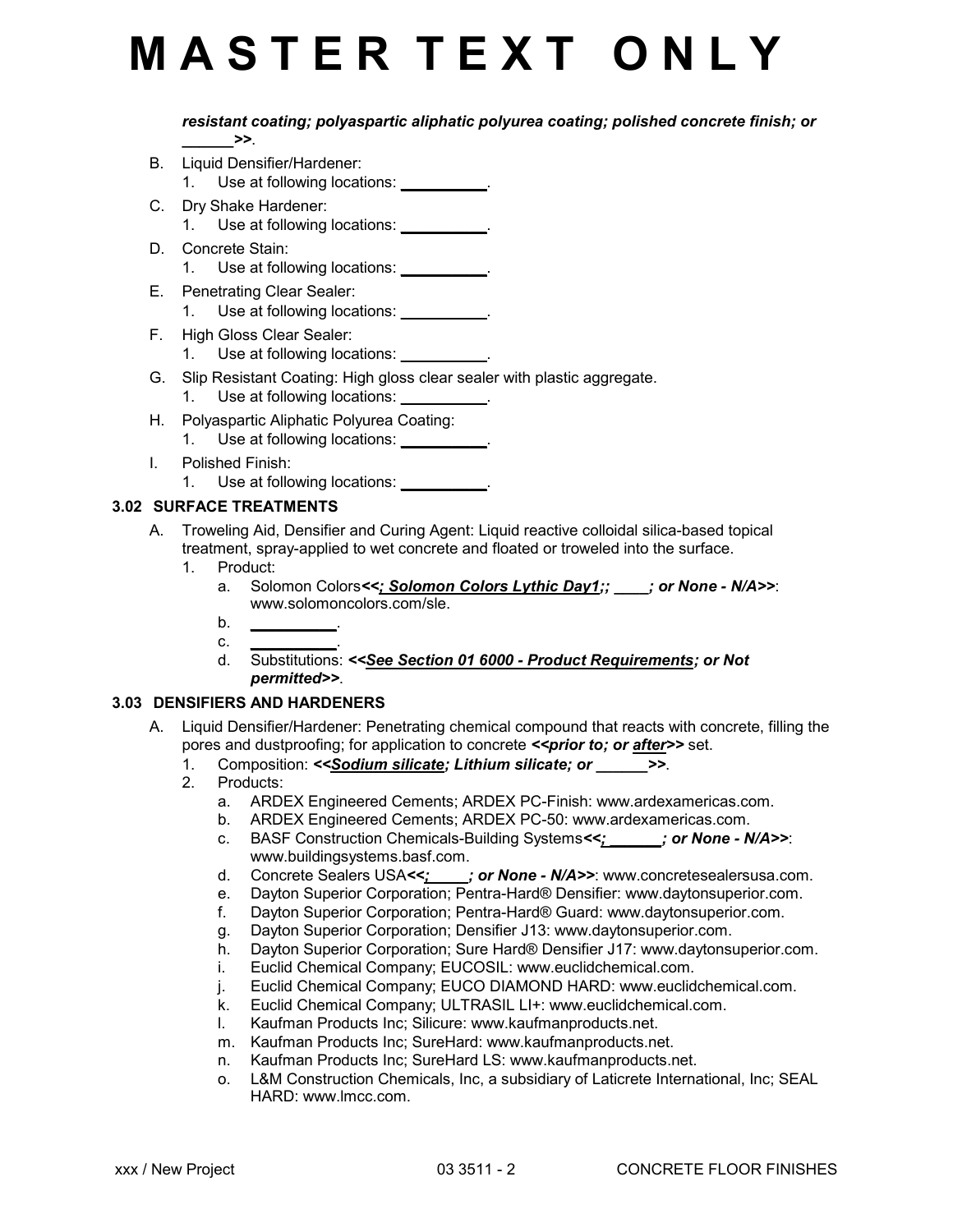- p. L&M Construction Chemicals, Inc, a subsidiary of Laticrete International, Inc; LiON HARD: www.lmcc.com.
- q. L.M. Scofield Company; SCOFIELDae Formula One99 Lithium Densifier MP: www.scofield.com.
- r. Nox-Crete Products Group; Duro-Nox: www.nox-crete.com.
- s. Nox-Crete Products Group; Duro-Nox LS: www.nox-crete.com.
- t. Nox-Crete Products Group; Duro-Nox LSC: www.nox-crete.com.
- u. PROSOCO, Inc; Consolideck LS/CS: www.prosoco.com/consolideck/sle.
- v. PROSOCO, Inc; Consolideck LS: www.prosoco.com/consolideck/sle.
- w. PROSOCO, Inc; ColorHard used with Consolideck LS or LS/C: www.prosoco.com/consolideck/sle.
- x. SpecChem, LLC; Cure Hard: www.specchemllc.com/sle.
- y. SpecChem, LLC; LithSeal SC: www.specchemllc.com/sle.
- z. SpecChem, LLC; SpecHard: www.specchemllc.com/sle.
- aa. W.R. Meadows, Inc; Med-Cure: www.wrmeadows.com/sle.
- ab. W.R. Meadows, Inc; Liqui-Hard: www.wrmeadows.com/sle.
- ac. W.R. Meadows, Inc; Liqui-Hard Ultra: www.wrmeadows.com/sle.
- ad. *\_\_\_\_\_\_\_\_\_\_*. ae. *\_\_\_\_\_\_\_\_\_\_*.
- af. Substitutions: *<<See Section 01 6000 Product Requirements; or Not permitted>>*.
- B. Dry Shake Hardener: Premixed dry powder for spreading on and working into concrete surface prior to set.
	- 1. Composition: Non-metallic aggregate.
	- 2. Composition: Non-oxidizing metallic aggregate.
	- 3. Composition: Metallic, aluminum oxide (emery) aggregate.
	- 4. Composition: Metallic, iron aggregate.
	- 5. Color(s): As selected by *Architect* from manufacturer's *<<standard; full; custom; or \_\_\_\_\_\_\_>>* range.
	- 6. Color(s): *<<As indicated on drawings; As scheduled; or \_\_\_\_\_\_\_>>*.
	- 7. Products:
		- a. BASF Construction Chemicals-Building Systems*<<; \_\_\_\_\_\_; or None N/A>>*: www.buildingsystems.basf.com.
		- b. BRICKFORM*<<; BRICKFORM Color Hardener;; \_\_\_\_; or None N/A>>*: www.brickform.com/sle.
		- c. Dayton Superior Corporation; Emery Tuff: www.daytonsuperior.com.
		- d. Dayton Superior Corporation; Quartz Tuff: www.daytonsuperior.com.
		- e. Dayton Superior Corporation; Ferro Tuff: www.daytonsuperior.com.
		- f. Euclid Chemical Company; EUCO-PLATE HD: www.euclidchemical.com.
		- g. Euclid Chemical Company; DIAMOND PLATE: www.euclidchemical.com.
		- h. Euclid Chemical Company; SURFLEX: www.euclidchemical.com.
		- i. Euclid Chemical Company; SURFLEX TR: www.euclidchemical.com.
		- j. Kaufman Products Inc; Tycron: www.kaufmanproducts.net.
		- k. Kaufman Products Inc; Tycron EM: www.kaufmanproducts.net.
		- l. Kaufman Products Inc; Tycron Met: www.kaufmanproducts.net.
		- m. Kaufman Products Inc; Tycron Met 200: www.kaufmanproducts.net.
		- n. L&M Construction Chemicals, Inc, a subsidiary of Laticrete International, Inc; EMERYPLATE FF: www.lmcc.com.
		- o. L.M. Scofield Company*<<; LITHOCHROME® Color Hardener; \_\_\_\_\_\_\_\_\_; or None - N/A>>*: www.scofield.com.
		- p. SpecChem, LLC; Quartz Floor Hardener: www.specchemllc.com/sle.
		- q. *\_\_\_\_\_\_\_\_\_\_*. r. *\_\_\_\_\_\_\_\_\_\_*.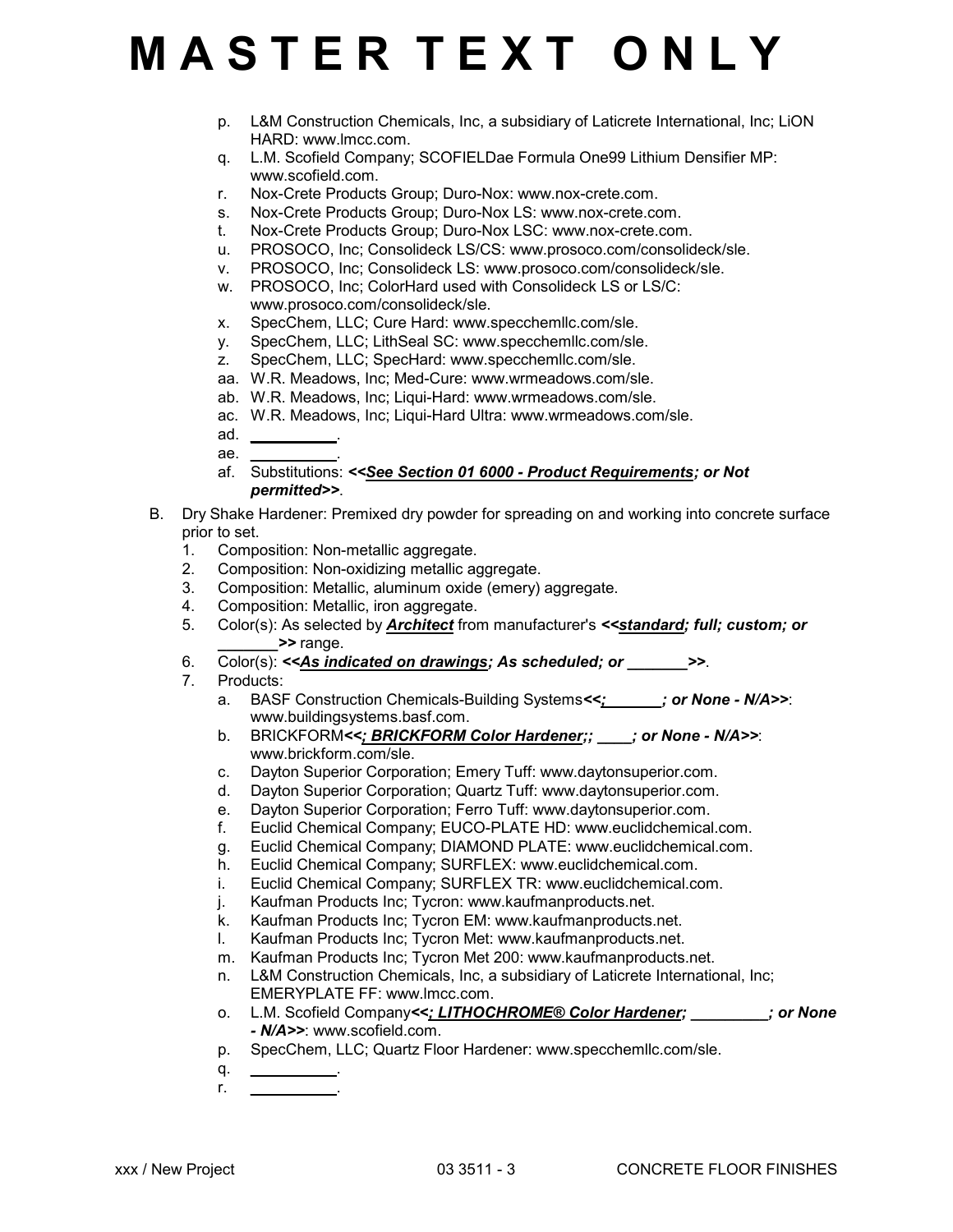s. Substitutions: *<<See Section 01 6000 - Product Requirements; or Not permitted>>*.

## **3.04 COATINGS**

- A. Concrete Floor Topping with Aggregate: Pre-mixed blend of Portland cement, hardeners and emery/corundum.
	- 1. Product:
		- a. Dayton Superior Corporation; Emery Tuff Top: www.daytonsuperior.com.
		- b. Euclid Chemical Company; SURFLEX E: www.euclidchemical.com.
		- c. Euclid Chemical Company; EUCOFLOOR E: www.euclidchemical.com.
		- d. *\_\_\_\_\_\_\_\_\_\_*.
		- e. *\_\_\_\_\_\_\_\_\_\_*.
		- f. Substitutions: *<<See Section 01 6000 Product Requirements; or Not permitted>>*.
- B. Concrete Stain or Dye: Translucent, penetrating compound for interior or exterior use; must be finished with a topical sealer.
	- 1. Composition: *<<Acid-based, chemically reactive; Non-volatile acid based, chemically reactive; Polymer based, chemically reactive; Water-based, non-reactive; Solvent-based, non-reactive; or \_\_\_\_\_\_\_\_\_\_\_>>*.
	- 2. Number of Coats: Minimum of *<<one; two; or* >>.
	- 3. VOC: *<<100 g/L or less; 50 g/L or less; Zero; or \_\_\_>>*.
	- 4. Primary Color: *z*  $<<$ , in a formulation to match approved mock-up;, full *strength;, diluted with water, at a ratio of \_\_\_ to \_\_\_;, diluted with manufacturer's recommended product at a ratio of \_\_\_ to \_\_\_;, blended with secondary color, at a rate of \_\_\_ to \_\_\_;, \_\_\_\_; or None - N/A>>*.
	- 5. Secondary Color: *\_\_\_\_\_\_\_\_\_\_<<, applied after primary color has completely dried;, \_\_\_\_\_; or None - N/A>><<, in a formulation to match approved mock-up;, full strength;, diluted with water, at a ratio of \_\_\_ to \_\_\_;, diluted with manufacturer's recommended product at a ratio of \_\_\_ to \_\_\_;, \_\_\_\_; or None - N/A>>*.
	- 6. Application:
		- a. Primary Color: *<<Spray applied; Brush applied; or \_\_\_\_>>*.
		- b. Secondary Color: *<<Spray applied; Brush applied; Mop applied; Sponge applied; By method(s) to match approved mock-up; or \_\_\_\_>>*.
	- 7. Products:
		- a. BRICKFORM; BRICKFORM Blush-Tone Acid Stain: www.brickform.com/sle.
		- b. BRICKFORM; BRICKFORM E-Stain: www.brickform.com/sle.
		- c. BRICKFORM; BRICKFORM ARTesian Stain: www.brickform.com/sle.
		- d. Euclid Chemical Company; STAIN-CRETE: www.euclidchemical.com.
		- e. Euclid Chemical Company; STONE ESSENCE: www.euclidchemical.com.
		- f. Euclid Chemical Company; VIBRA-STAIN: www.euclidchemical.com.
		- g. L.M. Scofield Company; LITHOCHROME Tintura Concrete Stain: www.scofield.com.
		- h. PROSOCO, Inc; GemTone Stain: www.prosoco.com/consolideck/sle.
		- i. *\_\_\_\_\_\_\_\_\_\_*. j. *\_\_\_\_\_\_\_\_\_\_*.

k. Substitutions: *<<See Section 01 6000 - Product Requirements; or Not permitted>>*.

- C. High Gloss Clear Coating: Transparent, non-yellowing, *<<water-based; solvent-based; or* water- or solvent-based>> coating.
	- 1. Composition: Acrylic polymer-based.
	- 2. Nonvolatile Content: *<<35 percent; 25 percent; 20 percent; 15 percent; or \_\_\_\_>>*, minimum, when measured by volume.
	- 3. Products: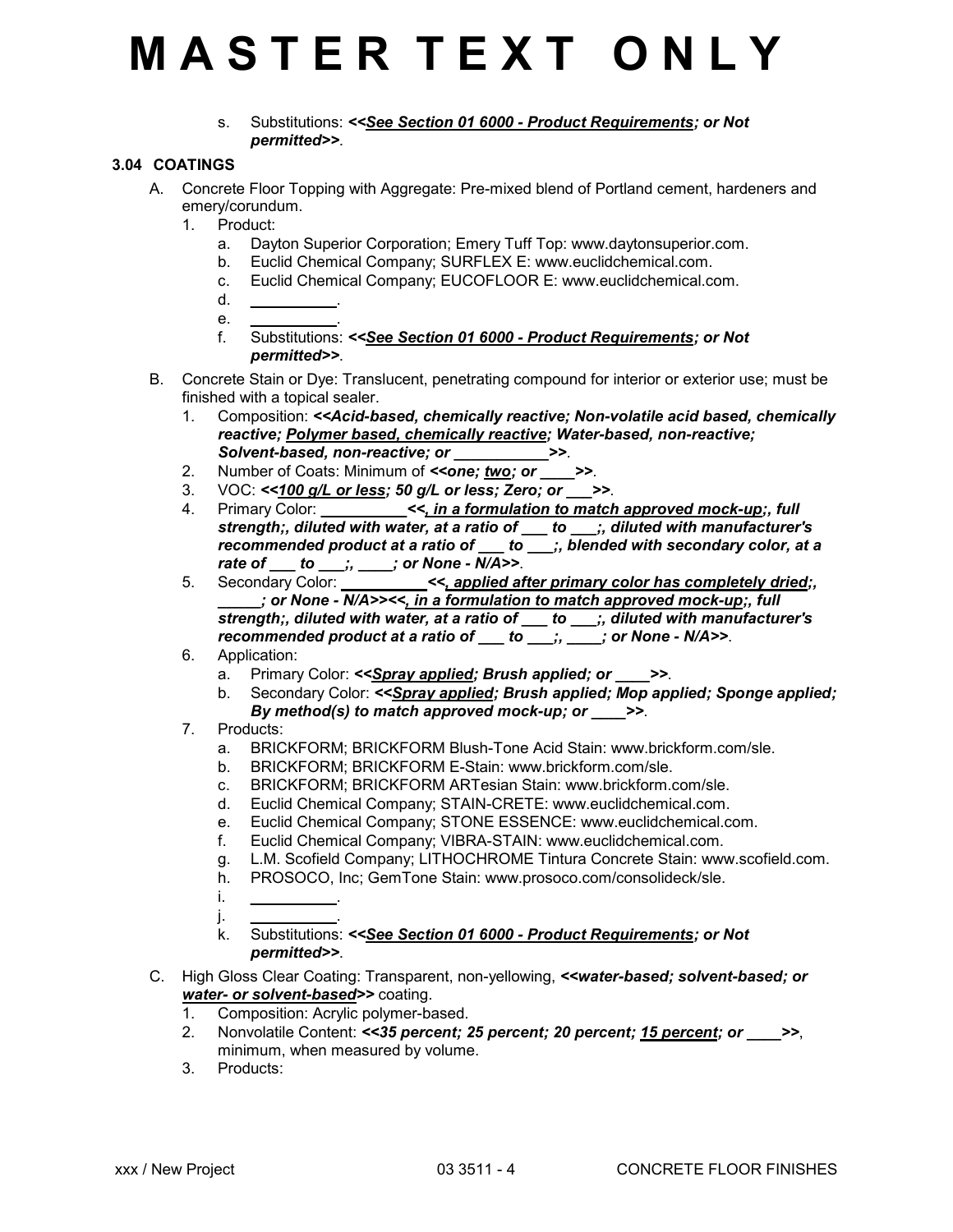- a. BRICKFORM*<<; BRICKFORM Gem-Seal 100 VOC;; BRICKFORM Gem-Seal 400 VOC;; BRICKFORM Gem-Seal 700 VOC;; BRICKFORM Poly-Seal 100 VOC;; BRICKFORM Poly-Seal 400 VOC;; \_\_\_\_; or None - N/A>>*: www.brickform.com/sle.
- b. Concrete Sealers USA*<<; \_\_\_\_; or None N/A>>*: www.concretesealersusa.com.
- c. Dayton Superior Corporation; AggreGloss® J25: www.daytonsuperior.com.
- d. Dayton Superior Corporation; Tuf Seal® J35: www.daytonsuperior.com.
- e. Dayton Superior Corporation; Ultra Seal EF: www.daytonsuperior.com.
- f. Dayton Superior Corporation; PENTRA-HARD® GUARD: www.daytonsuperior.com.
- g. Euclid Chemical Company: ULTRAGUARD: www.euclidchemical.com.
- h. L&M Construction Chemicals, Inc, a subsidiary of Laticrete International, Inc*<<; \_\_\_\_; or None - N/A>>*: www.lmcc.com.
- i. PROSOCO, Inc; LSGuard: www.prosoco.com/consolideck/sle.
- j. The QUIKRETE Companies*<<; QUIKRETE® Concrete & Masonry High Gloss* Sealer;;  $\qquad \qquad ;$  or None - N/A>>: www.quikrete.com.
- k. SpecChem, LLC; Aqua Shine: www.specchemllc.com/sle.
- l. SpecChem, LLC; Crystal Shine: www.specchemllc.com/sle.
- m. SpecChem, LLC; Deco Shine Plus: www.specchemllc.com/sle.
- n. W.R. Meadows, Inc; Deck-O-Grip W/B (slip-resistant): www.wrmeadows.com/sle.
- o. W.R. Meadows, Inc; Decra-Seal W/B: www.wrmeadows.com/sle.
- p. *\_\_\_\_\_\_\_\_\_\_*.
- q. *\_\_\_\_\_\_\_\_\_\_*. r. Substitutions: *<<See Section 01 6000 - Product Requirements; or Not permitted>>*.
- D. Low Gloss Clear Coating: Transparent, non-yellowing, *<<water-based; solvent-based; or water- or solvent-based>>* coating.
	- 1. Composition: Acrylic polymer-based.
	- 2. Nonvolatile Content: <<25 percent; 20 percent; 15 percent; or >>, minimum, when measured by volume.
	- 3. Products:
		- a. Concrete Sealers USA<<;  $\cdot$  ; or None N/A>>: www.concretesealersusa.com.
		- b. *\_\_\_\_\_\_\_\_\_\_*.
		- c. *\_\_\_\_\_\_\_\_\_\_*.
		- d. Substitutions: *<<See Section 01 6000 Product Requirements; or Not permitted>>*.
- E. Colored Coating: Pigmented coating recommended by manufacturer for finishing concrete floors and slabs.
	- 1. Type: Polyaspartic aliphatic polyurea; two-component, fast-curing.
	- 2. Type: High solids acrylic; one-component; fast-curing.<br>3. Type: High solids epoxy: two-component.
	- Type: High solids epoxy; two-component.
	- 4. Type: High solids aliphatic polyurethane; two-component.
	- 5. Gloss: *<<High gloss; Satin; Matte; or \_\_\_\_\_\_>>*.
	- 6. Color(s): As selected by *Architect* from manufacturer's *<<standard; full; custom; or \_\_\_\_\_\_\_>>* range.
	- 7. Color(s): << As indicated on drawings; As scheduled; or  $\rightarrow$
	- 8. Products:
		- a. ARDEX Engineered Cements*<<; \_\_\_\_; or None N/A>>*: www.ardexamericas.com.
		- b. BASF Construction Chemicals-Building Systems*<<; \_\_\_\_\_\_; or None N/A>>*: www.buildingsystems.basf.com.
		- c. Dayton Superior Corporation; Spec Cote 100: www.daytonsuperior.com.
		- d. Dayton Superior Corporation; Spec Cote 100 CR: www.daytonsuperior.com.
		- e. Dayton Superior Corporation; Spec Cote WB: www.daytonsuperior.com.
		- f. Dayton Superior Corporation; Spec Cote Urethane: www.daytonsuperior.com.
		- g. Euclid Chemical Company; CONCRETE STAIN SEALER: www.euclidchemical.com.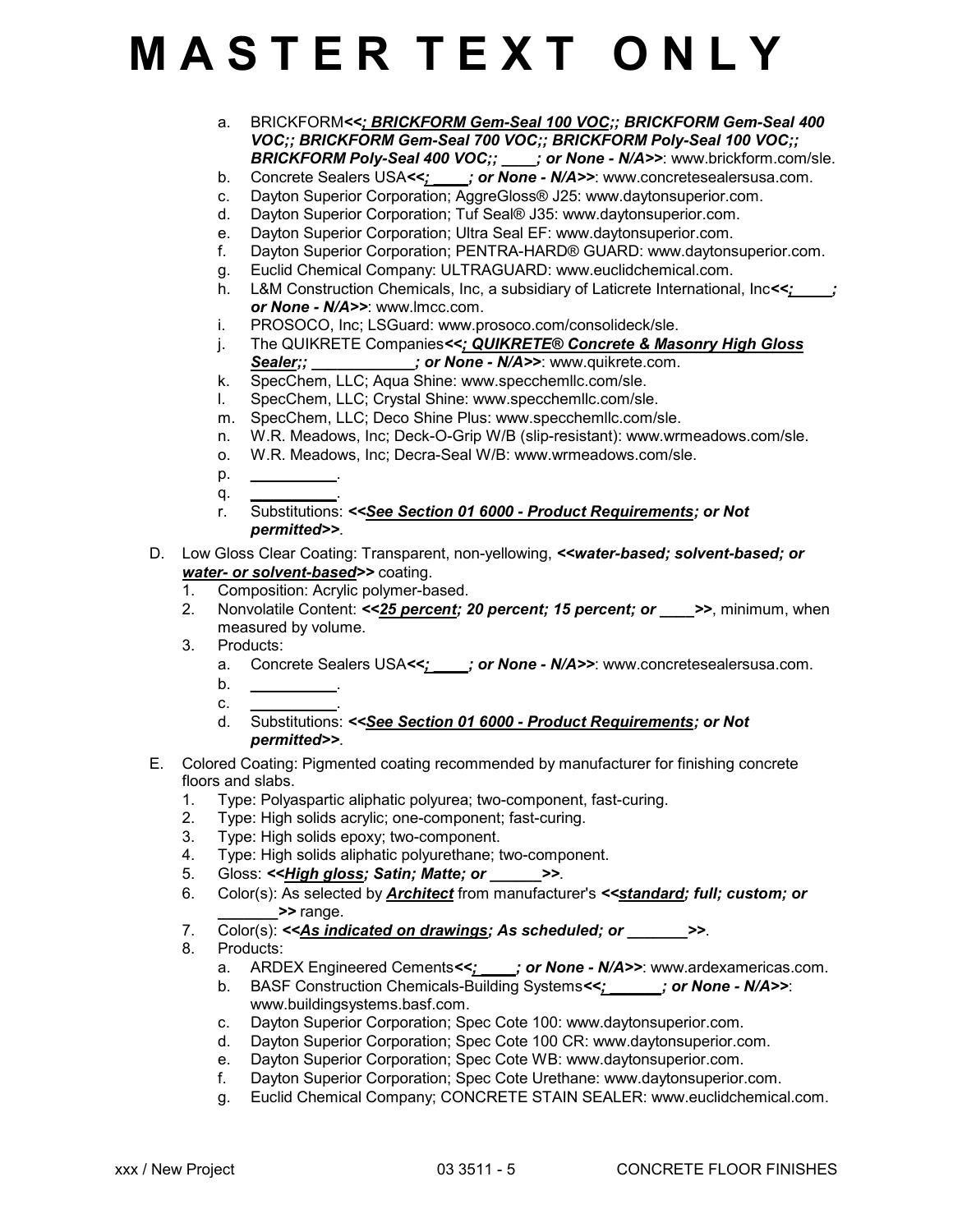- h. Euclid Chemical Company; EUCOTHANE: www.euclidchemical.com.
- i. Euclid Chemical Company; DURALTEX: www.euclidchemical.com.
- j. HP Spartacote, Inc<<<u>; jor None N/A>>:</u> www.hpspartacote.com.
- k. Kaufman Products Inc; SurePoxy HiBild: www.kaufmanproducts.net.
- l. Kaufman Products Inc; SurePoxy Protective Coating WD: www.kaufmanproducts.net.
- m. Kaufman Products Inc; K PRO CRS: www.kaufmanproducts.net.
- n. SpecChem, LLC; Surface Shine Gray: www.specchemllc.com/sle.
- o. *\_\_\_\_\_\_\_\_\_\_*. p. *\_\_\_\_\_\_\_\_\_\_*.
- q. Substitutions: *<<See Section 01 6000 Product Requirements; or Not permitted>>*.
- F. Penetrating Sealer: Transparent, non-yellowing, *<<water-based; solvent-based; or water- or solvent-based>>* coating.
	- 1. Composition: *<<Siliconate; Silane; Siloxane; or \_\_\_\_\_\_\_>>*.
	- 2. Products:
		- a. Concrete Sealers USA<<;  $\therefore$  or None N/A>>: www.concretesealersusa.com.
		- $\mathbf b$
		- c. *\_\_\_\_\_\_\_\_\_\_*. d. Substitutions: *<<See Section 01 6000 - Product Requirements; or Not permitted>>*.
- G. Plastic Aggregate: Finely ground polymer for addition to coatings for slip resistance.
	- 1. Products:
		- a. Dayton Superior Corporation; Grip Aid: www.daytonsuperior.com.
		- b. Euclid Chemical Company; EUCO GRIP: www.euclidchemical.com.
		- c. SpecChem, LLC; Surface Grip: www.specchemllc.com/sle.
		- d. W.R. Meadows, Inc; Sure-Step: www.wrmeadows.com/sle.
		- e. *\_\_\_\_\_\_\_\_\_\_*. f. *\_\_\_\_\_\_\_\_\_\_*.
		- g. Substitutions: *<<See Section 01 6000 Product Requirements; or Not permitted>>*.
- H. Natural Aggregate: Finely ground stone for addition to coatings for slip resistance. 1. Products:
	- a. Dayton Superior Corporation; Emery Non-Slip: www.daytonsuperior.com.
	- b. *\_\_\_\_\_\_\_\_\_\_*.
	- c. *\_\_\_\_\_\_\_\_\_\_*. d. Substitutions: *<<See Section 01 6000 - Product Requirements; or Not permitted>>*.

## **3.05 POLISHED CONCRETE SYSTEM**

- A. Polished Concrete System: Materials, equipment, and procedures designed and furnished by a single manufacturer to produce dense polished concrete of the specified sheen.
	- 1. Acceptable Systems:
		- a. ARDEX Engineered Cements<>>  $\frac{y}{x}$  or None N/A>>: www.ardexamericas.com.
		- b. Euclid Chemical Company; DOUBLE DIAMOND POLISHED CONCRETE FLOOR SYSTEMS: www.euclidchemical.com.
		- c. L&M Construction Chemicals, Inc., a subsidiary of Laticrete International, Inc*<<; FGS Permashine Concrete Polishing System;; \_\_\_\_\_; or None - N/A>>*: www.lmcc.com.
		- d. L.M. Scofield Company; SCOFIELD Formula One Ground & Polished Concrete Systems*<<; SCOFIELD® Formula One™ Lithium Densifier MP;; SCOFIELD® Formula One™ SG Densifier;; SCOFIELD® Formula One™ K Densifier;; \_\_\_\_\_; or None - N/A>><<; SCOFIELD® Formula One™ Finish Coat;; SCOFIELD®*